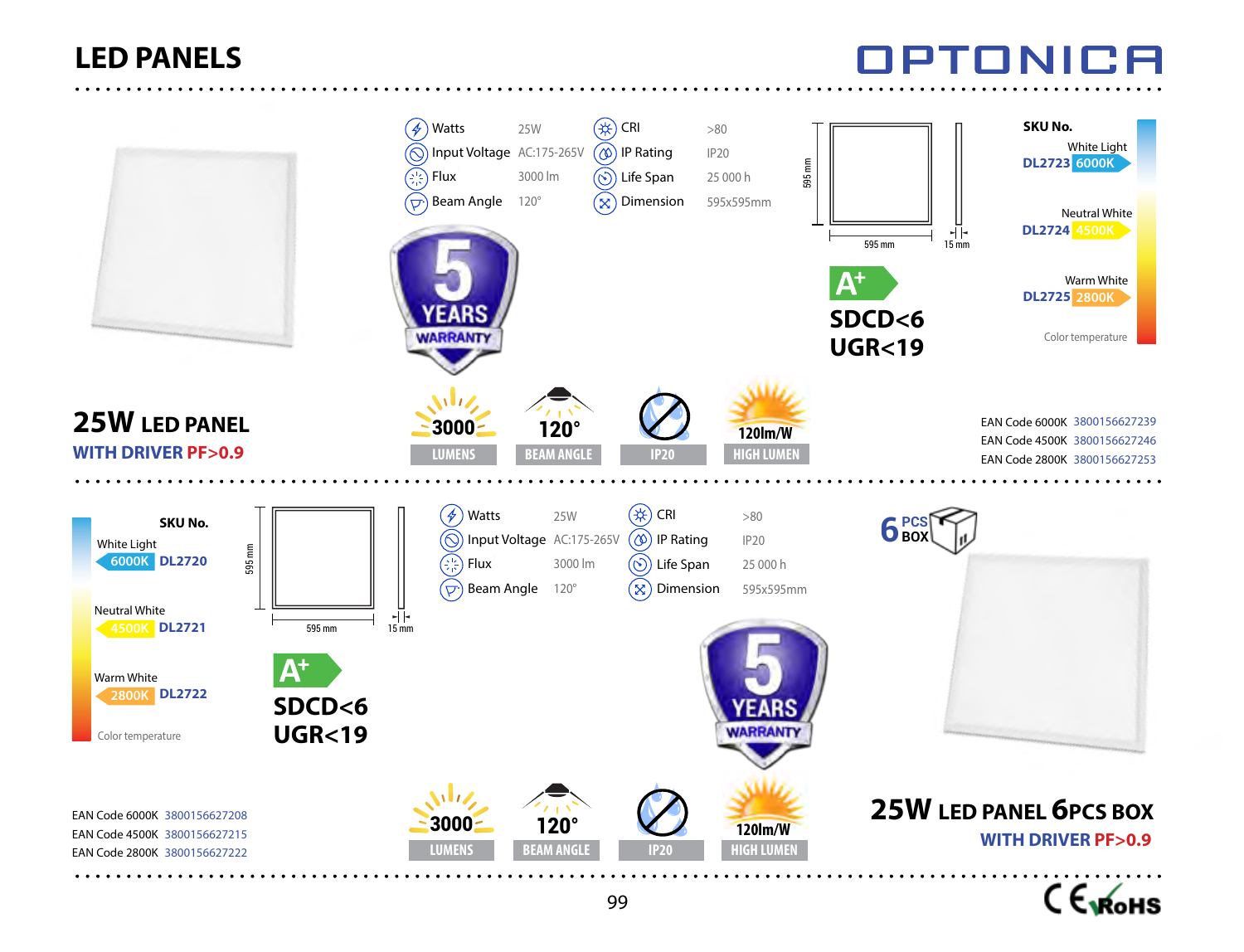## OPTONICA



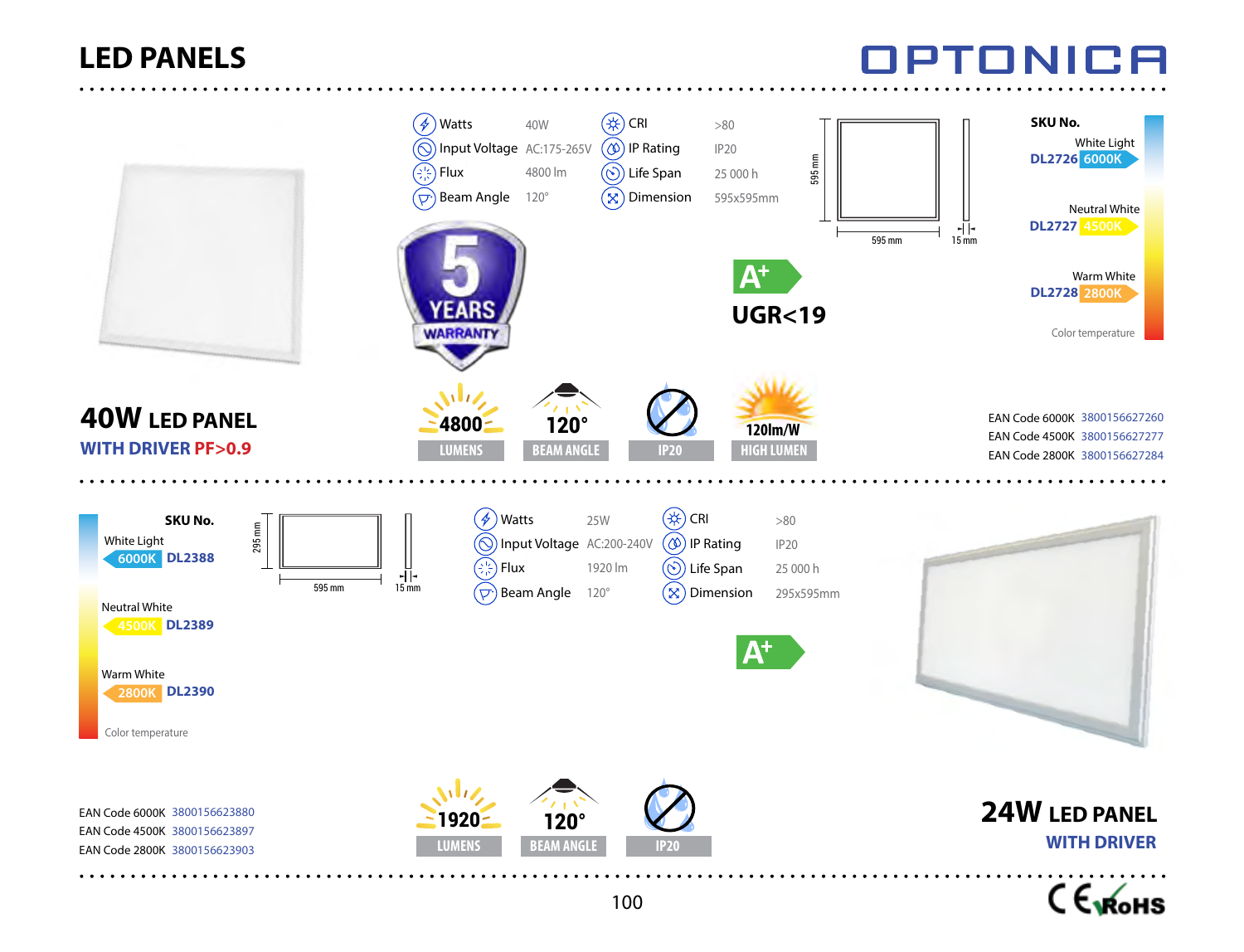# EENH



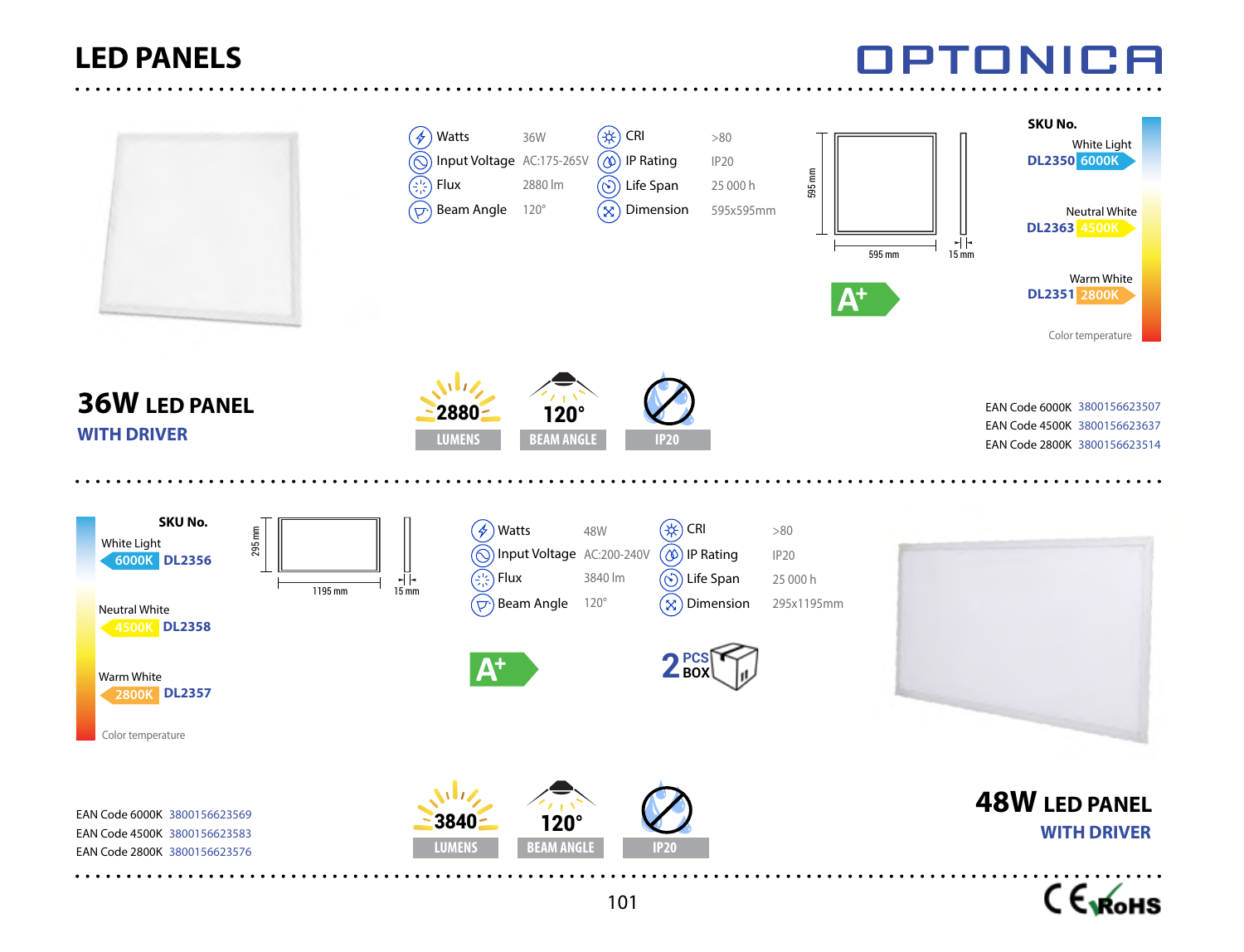## TONICA



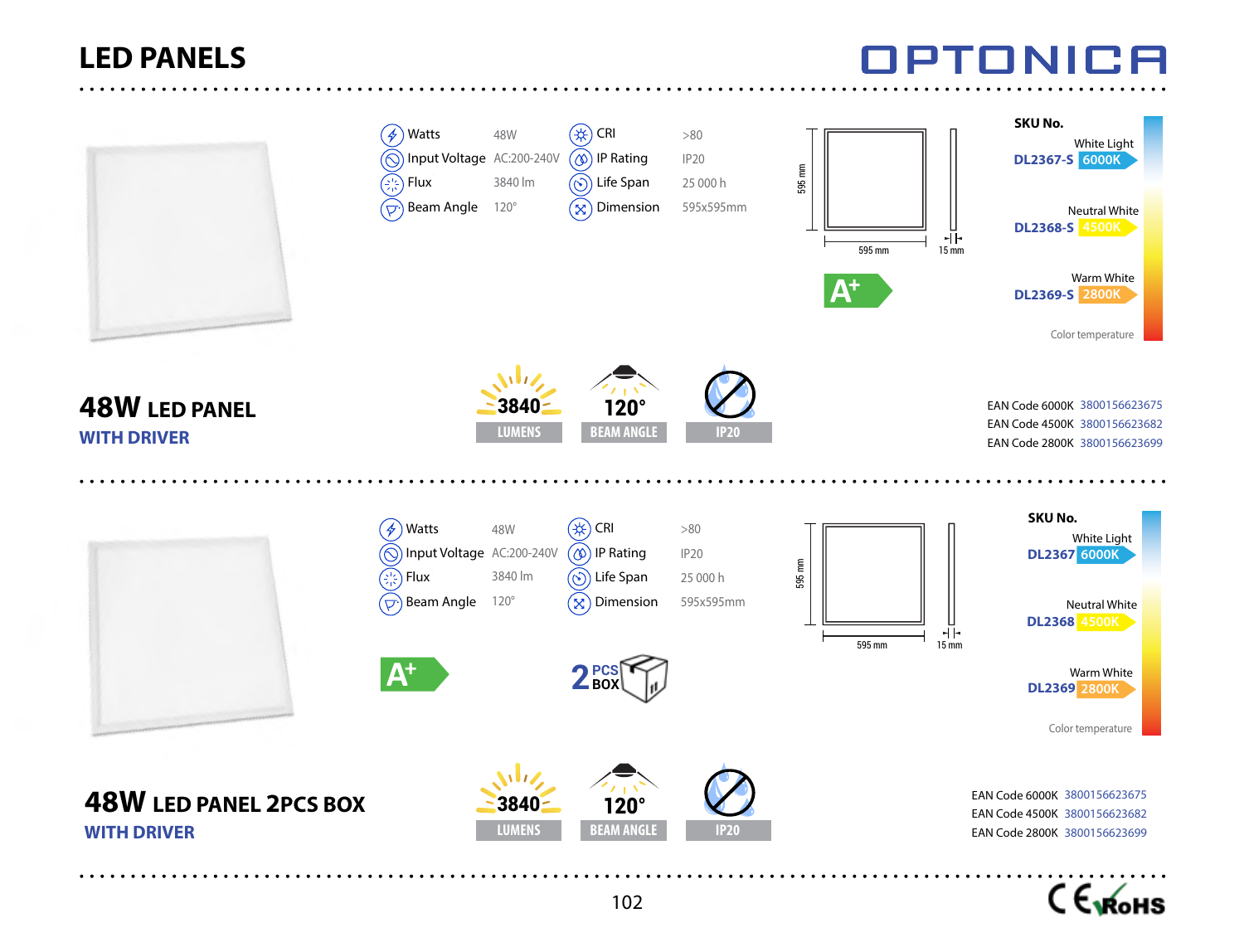



IPTONICA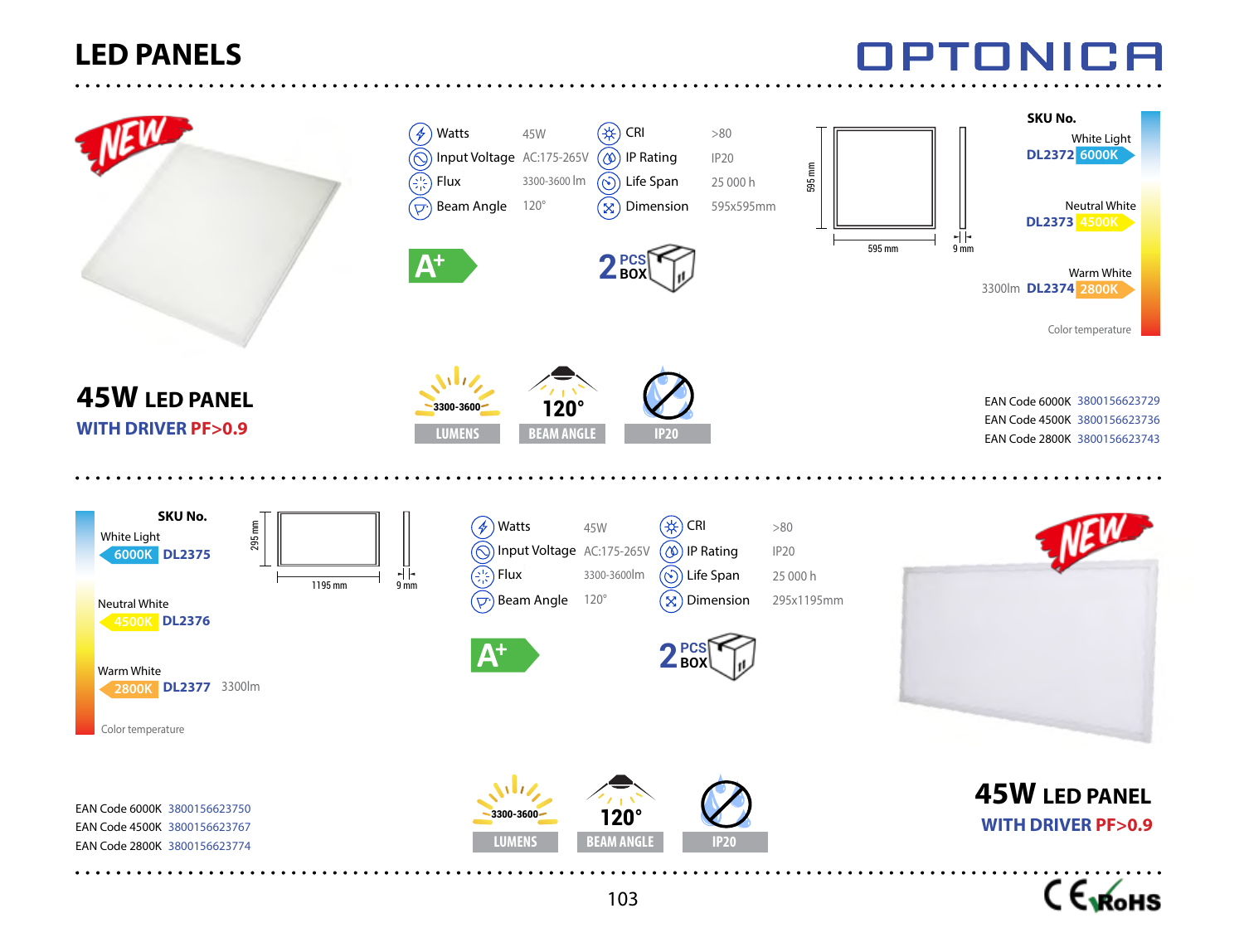# TONICA



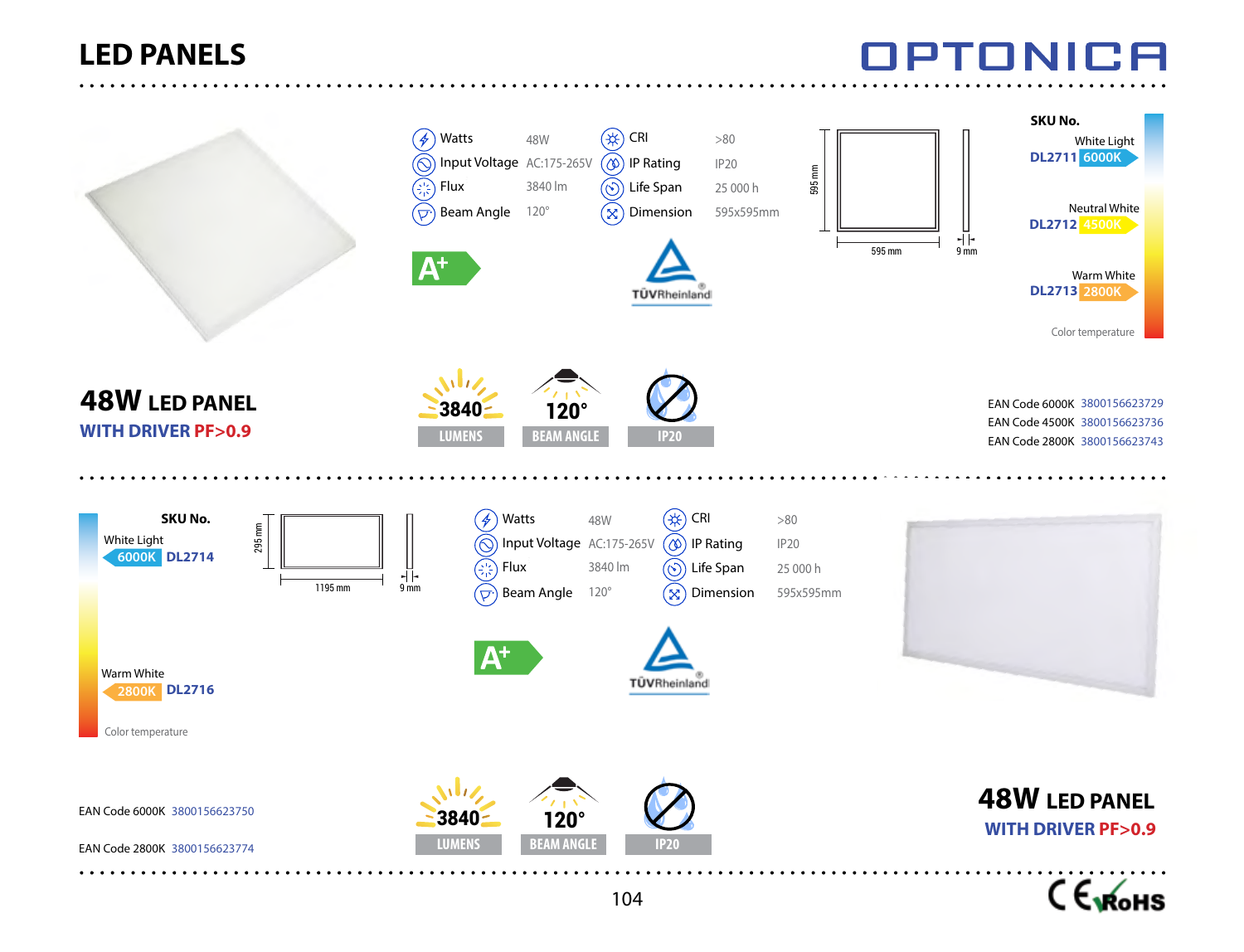**OPTONICA** 



#### **ACCESSORIES FOR HANGING**





**SKU No. OT5188 Clips for LED Panel**